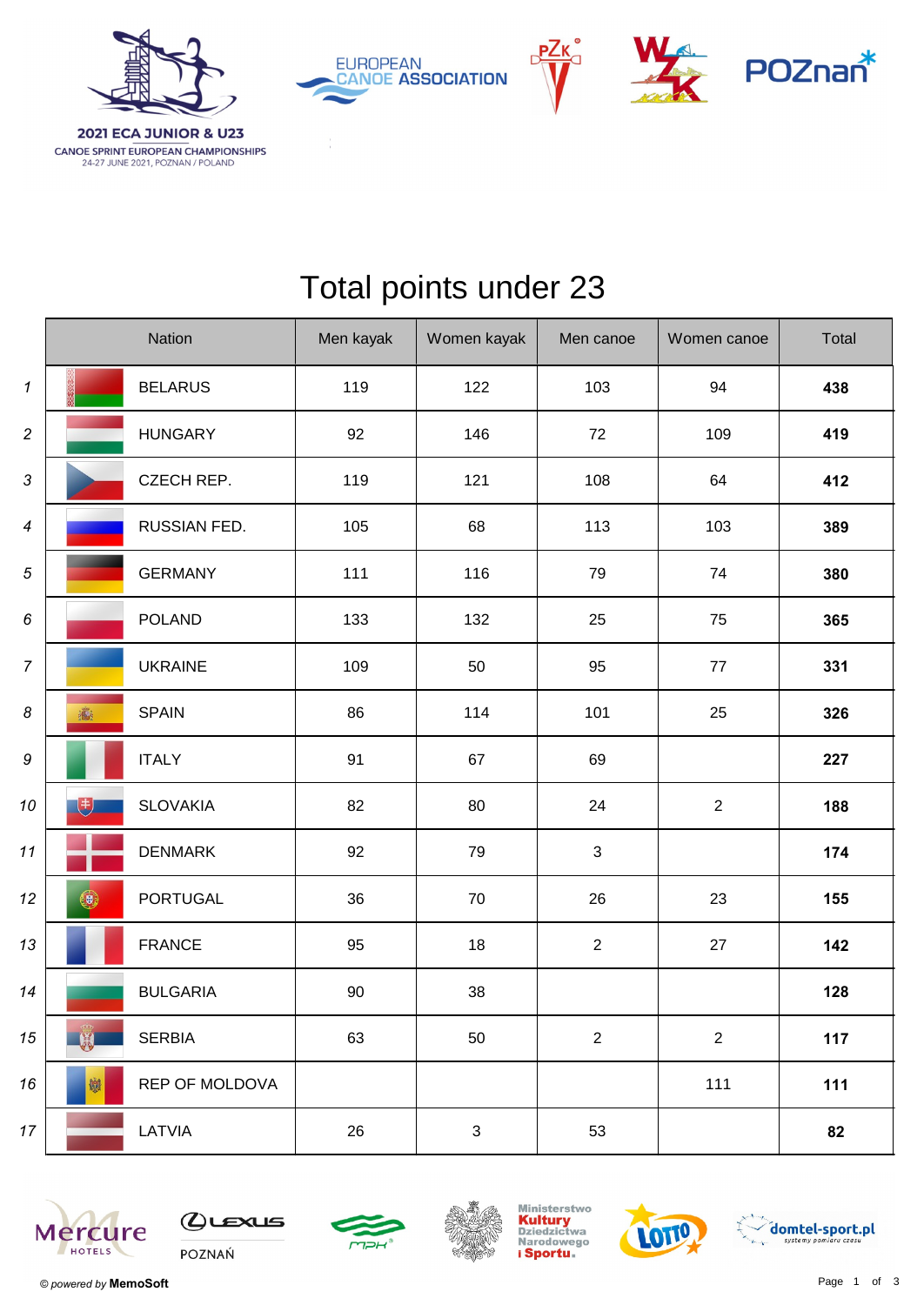

**EUROPEAN CANOE ASSOCIATION** 





## Total points under 23

|    | Nation                                            |                    | Men kayak      | Women kayak    | Men canoe    | Women canoe    | Total          |
|----|---------------------------------------------------|--------------------|----------------|----------------|--------------|----------------|----------------|
| 18 |                                                   | <b>ROMANIA</b>     |                | 23             | 47           | $\overline{2}$ | 72             |
| 19 | $\bullet$                                         | <b>SLOVENIA</b>    | 34             | 33             |              |                | 67             |
| 20 | $\mathbf{C}^\star$                                | <b>TURKEY</b>      | 38             | 25             |              |                | 63             |
| 21 |                                                   | <b>FINLAND</b>     | 33             | 24             |              |                | 57             |
| 22 | ü                                                 | <b>CROATIA</b>     |                |                |              | 55             | 55             |
| 23 | $\ddot{}$<br>$\overline{+}$<br>$+$ $\overline{ }$ | <b>GEORGIA</b>     |                |                | $\mathbf{1}$ | 54             | 55             |
| 24 |                                                   | LITHUANIA          | 25             | 14             | $\sqrt{3}$   | $\mathbf{1}$   | 43             |
| 25 |                                                   | <b>NORWAY</b>      | 15             | 28             |              |                | 43             |
| 26 |                                                   | <b>AUSTRIA</b>     | 27             | $\overline{c}$ |              |                | 29             |
| 27 | ╋                                                 | SWITZERLAND        | 26             |                |              |                | 26             |
| 28 | ✿                                                 | <b>ISRAEL</b>      | 16             | $\overline{2}$ |              |                | 18             |
| 29 |                                                   | <b>BELGIUM</b>     | 16             |                |              |                | 16             |
| 30 |                                                   | <b>IRELAND</b>     | 13             |                |              |                | 13             |
| 31 |                                                   | <b>CYPRUS</b>      | $\sqrt{3}$     |                |              |                | $\mathbf{3}$   |
| 32 |                                                   | <b>GREECE</b>      | $\overline{2}$ |                |              |                | $\mathbf{2}$   |
| 33 |                                                   | NORTH MACEDONI/    | $\overline{2}$ |                |              |                | $\overline{2}$ |
| 34 |                                                   | <b>NETHERLANDS</b> | $\overline{2}$ |                |              |                | $\mathbf{2}$   |